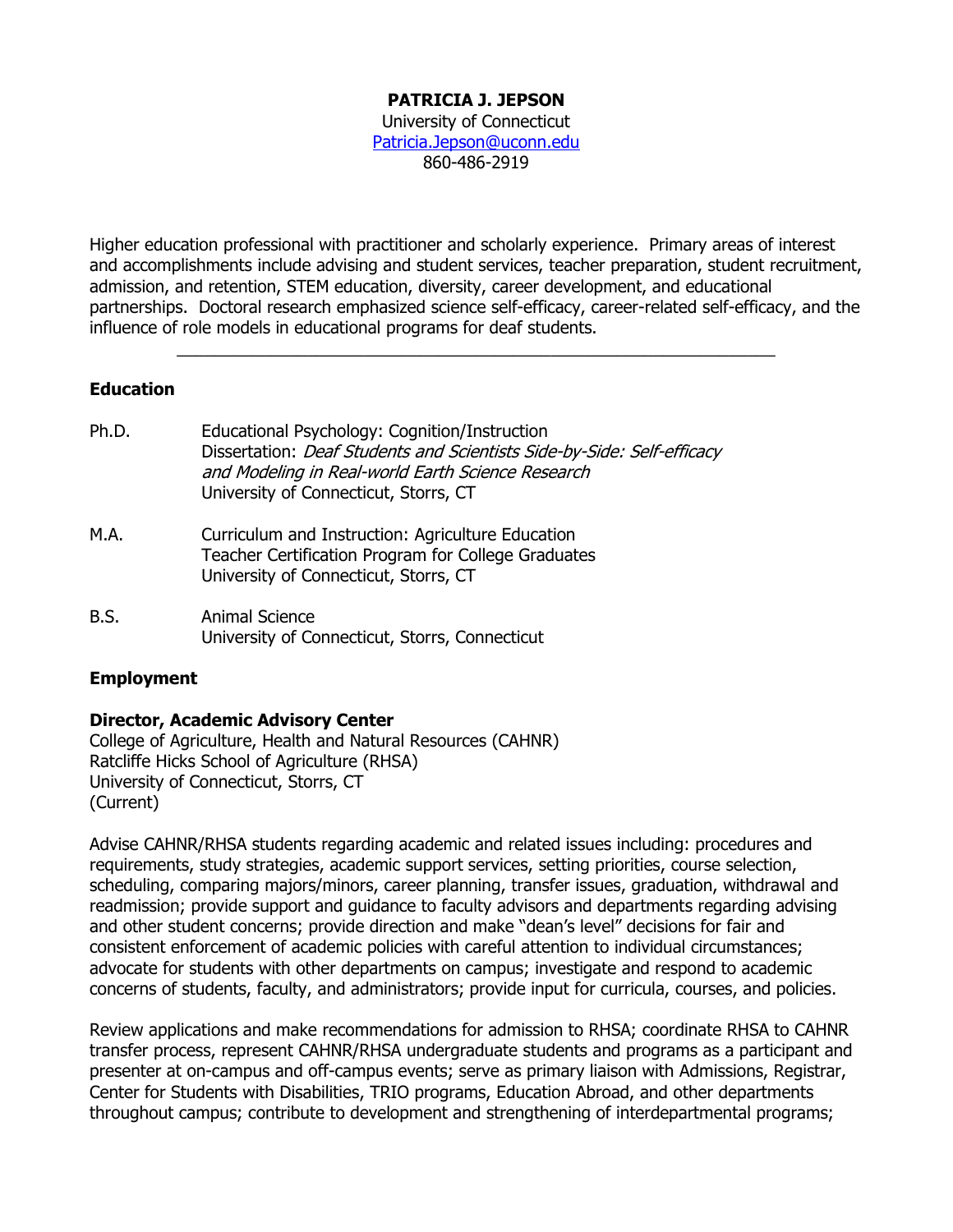provide leadership for incorporating CAHNR/RHSA into university systems and procedures; communicate with potential students, parents, teachers, and counselors; organize events and activities; assist with scholarships, promotional materials, website information, and online resources.

Initiate and facilitate CAHNR/RHSA educational partnership agreements with community colleges and high schools, including UConn/CCC Guaranteed Admission Program, transfer course equivalencies, and Early College Experience; provide input regarding participation in New England Board of Higher Education's Tuition Break Program; contribute to programs and practices to increase educational opportunities for current and potential students from underrepresented populations; participate in faculty projects and research relating to pedagogy and student learning; communicate with alumni, businesses, and organizations associated with and interested in CAHNR/RHSA programs.

### **Teacher Education Advisor**

## **Assistant Professor-In-Residence, Adjunct Instructor**

Department of Education: Curriculum and Instruction, Neag School of Education (NSoE) University of Connecticut, Storrs, CT (Current)

Courtesy appointment with the Neag School of Education; recruit, advise, and mentor current and potential undergraduate and graduate students interested in Agriculture Education (AgEd); teach graduate level methods course for pre-service and early career teachers in agricultural sciences; participate in teacher education faculty meetings; serve on admissions committees for teacher preparation programs; serve as primary liaison with high school teachers and programs in agricultural science and technology; assist with coordination of student teaching, clinic, and internship placement for AgEd students; communicate regionally and nationally with other universities and faculty involved in teacher preparation.

## **Additional Teaching Experience**

### **Aquatics and Group Fitness Instructor**

The Hospital for Special Care, New Britain, CT Certified Group Fitness Instructor and Certified Personal Trainer, American Council on Exercise; Certified Aquatics Instructor, Aquatics Exercise Association; Teach Aquatics classes and assist with events as needed; Complete hospital employee in-service training and education as required. (Current; preceded my many years at other locations)

### **Instructor**

University of Connecticut SAAG 250: Freshman Seminar/First Year Experience Taught introductory course for first year students in the Ratcliffe Hicks School of Agriculture

### **High School Teacher**

Middletown High School; Wilby High School (Waterbury); Bulkeley High School (Hartford), CT Earned Connecticut Teaching Certificate for Agriculture (040; pre-K-12); taught agriculture, leadership, and related subjects to urban and suburban students; contributed to early development of two new urban programs; developed curricula; advised student organization; supervised career exploration activities and employment; managed laboratory facilities; organized adult and community programs.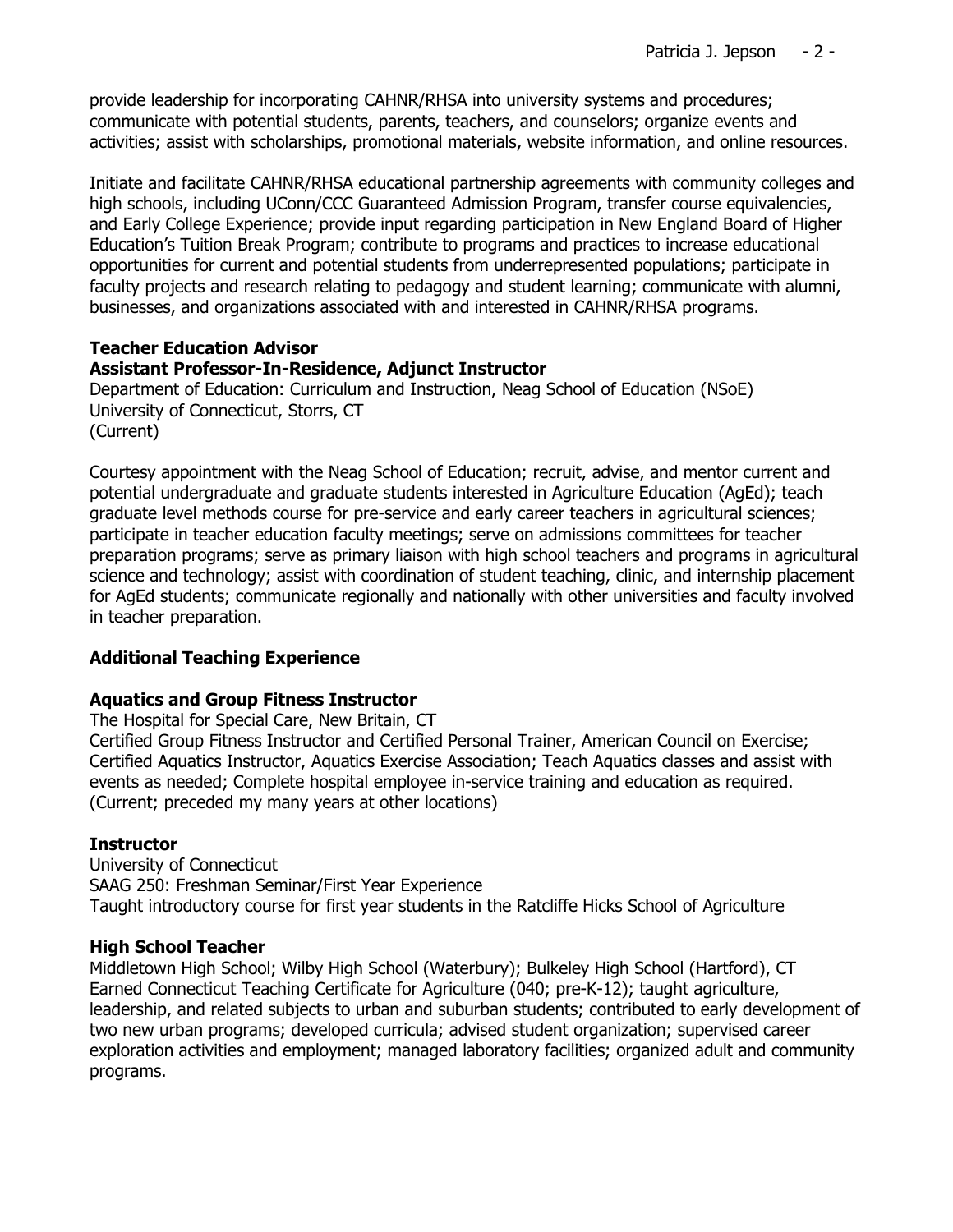# **Awards and Recognition**

Elected Professional Staff At-Large Representative, University Senate, UConn (2015-2018) Certificate of Appreciation, African American Cultural Center, UConn (2016) Honorary Chapter FFA Degree, John Bowne FFA Chapter, Flushing, N.Y. (2016) Outstanding Service Citation, National Association of Agricultural Educators (2015) Outstanding Service Award, Connecticut Association of Agricultural Educators (2015) Outstanding Staff Member Award, CAHNR, UConn (2015) Outstanding Achievement Recognition, Connecticut State FFA (2012) Nominee, Student Organization Advisor Award, UConn (2012) Invited Participant, National Agriscience Integration Institute, National Association of Agricultural Educators (2011) Nominee, Postsecondary Representative, National Council for Agricultural Education (2010) Nominee, Outstanding Postsecondary AgEd Program Instructor/Advisor, National Association of Agricultural Educators (2009) Nominee, Emerging Scholar Award, Disability Studies in Education Special Interest Group, American Educational Research Association (2007) Honorary FFA American Degree, National FFA Organization (2006) Outstanding Professional Advisor Award, Provost's Recognition, UConn (2004) Honorary FFA Chapter Degree, Storrs Regional FFA Chapter, Storrs, CT Special Achievement Recognition Certificate, Department of Personnel, UConn Outstanding Alumna, Gamma Sigma Delta Honor Society for Agriculture, Connecticut Chapter Honorary FFA State Degree, Connecticut FFA Association Honorary FFA Chapter Degree, Mattabeset FFA Chapter, Middletown, CT Honorary FFA Chapter Degree, Montgomery County Joint Vocational School, Clayton OH

## **Professional Memberships and Affiliations**

American Educational Research Association Division C: Learning and Instruction; Division J: Postsecondary Education; Special Interest Groups: Career Education; Disability Studies in Education; Research on Education of Deaf Persons National Tutoring Association NACADA Global Community for Academic Advising Association on Higher Education and Disability Attention Deficit Disorder Association American Association of Agricultural Education (for university faculty) National Association of Agricultural Educators (for K-12 teachers) Fraternity of Alpha Zeta, Professional Agricultural Organization National Agricultural Alumni and Development Association National Association of Colleges and Teachers of Agriculture Connecticut Association of Agricultural Educators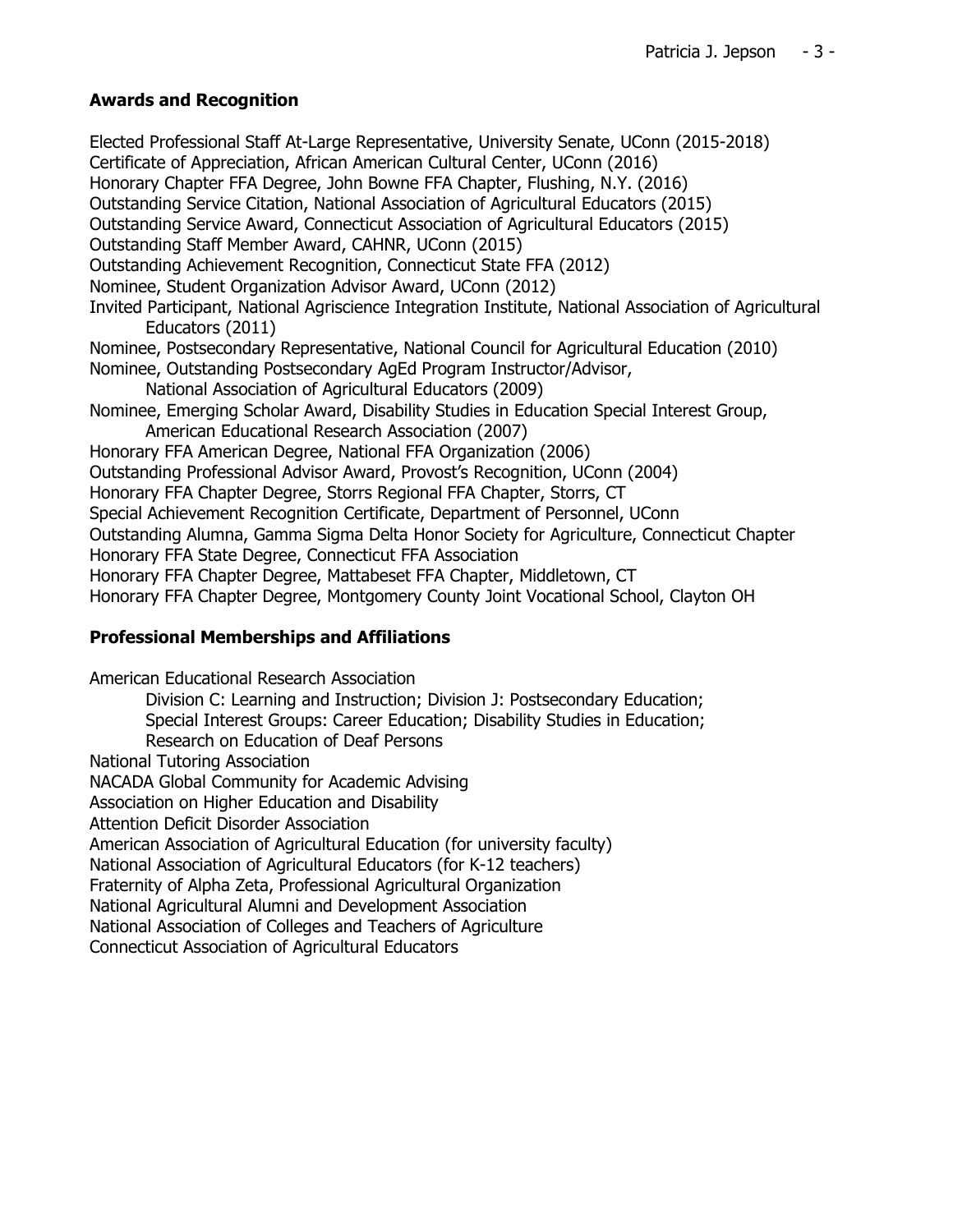### **Selected Committees and Assignments**

UConn University Senate, At-Large Representative UConn University Senate Student Welfare Committee UConn University Senate Diversity Committee UConn Admissions Open House Committee UConn Advising Council UConn Leadership Legacy Experience UConn Martin Luther King Jr. Day Planning Committee UConn African American Cultural Center Peer Mentor Program (PA<sup>2</sup>SS) Faculty/Staff Mentor Connecticut Community College/UConn Guaranteed Admissions Program Oversight Committee Connecticut State Department of Education Consulting Committee for Agriculture Education Neag School of Education Teacher Education Faculty Meetings Neag School of Education Admissions Committee for Teacher Preparation Programs College of Agriculture, Health and Natural Resources Curricula and Courses Committee Agriculture and Natural Resources (Interdisciplinary) Education Abroad Liaison/Evaluator Agriculture and Natural Resources (Interdisciplinary) and RHSA Transfer Admissions Liaison/Evaluator

### **Highlights of Relevant Knowledge and Skills**

Advising (associate, baccalaureate, and master's degree students) Student recruitment and admission Articulations, partnerships, and collaborative agreements Program development and new initiatives UConn Student Administration System (PeopleSoft) UConn academic records, policies, and procedures UConn undergraduate admissions procedures Assessment, data collection and analysis Survey development and instrument design Strong Interest Inventory Certification Meyers Briggs Type Indicator Certification Appreciate Advising Framework

## **Grants**

- Clark, R., Smolin, L, McGrane, M., & Jepson, P. Provost's Annual General Education Course Development Grant Competition, University of Connecticut, \$8000, 2004-2006.
- Jepson, P. Career and Technical Education Teacher Preparation Program. Connecticut State Department of Education, \$75,000, 2002-2003.
- Provoncha, D. & Jepson, P. Agricultural Education Tech Prep Program. Carl Perkins, \$23,000, 1996-1999.

## **Publications**

Jepson, P.J., Riesen, J.W., Chambers, K.O., Hafs, H.D., Schoknecht, P.A., and Pollak, E.J. (2005, December). Promoting Cooperation to Enhance Teaching with Technology. North American Colleges and Teachers of Agriculture Journal, 49 (4), 57-62.